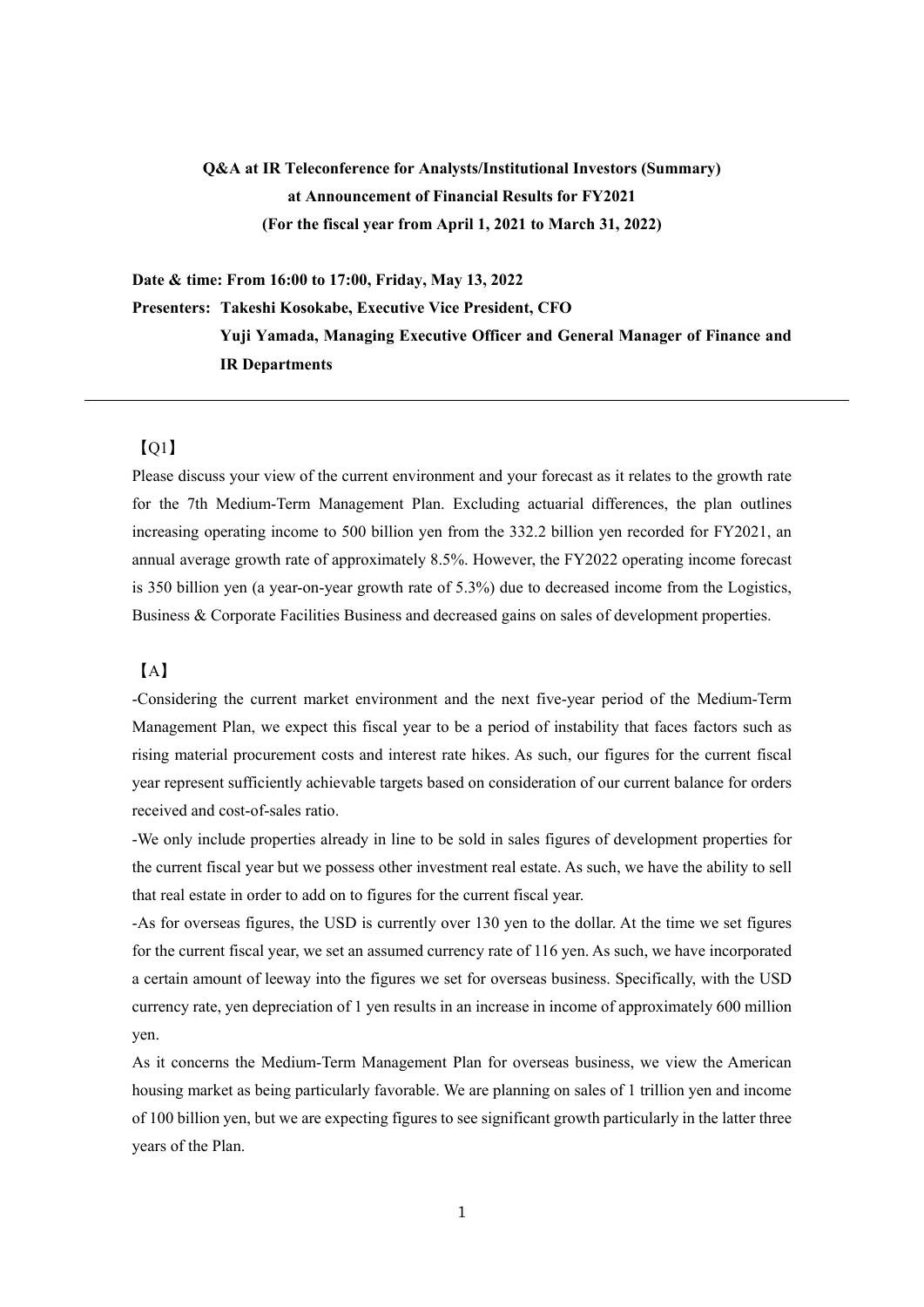## $IO2]$

You indicate shareholder returns as a dividend payout ratio of 35% (up from previous 30%) with a minimum dividend of 130 yen and flexible acquisition of own shares. Is it fair to look at this as you intentionally enhancing your policy on shareholder returns? Please discuss any parameters and criteria you apply to repurchasing treasury stock.

## 【A】

Thus far, we have focused on balancing the risk of a ratings downgrade caused by a decline in financial stability due to up-front investments outpacing returns amid capital constraints. As for the 7th Medium-Term Management Plan, our stance is to focus on achieving an ROE of 13%, and position treasury stock repurchasing as one strategy towards achieving an ROE of 13%. We do intent to enhance our focus on shareholder returns moving forward. Our stock price is one of the criteria we use when making decisions on repurchasing treasury stock.

### $[O3]$

You position the overseas business as a growth driver for the 7th Medium-Term Management Plan and indicate that income from the Single-Family Houses Business in particular is set to grow. What level of investments are you considering for overseas business? When factoring in financing markets, it does not appear to be the best timing for investments but what investment amount is necessary to achieve plans? Also, please discuss any investments that have already been decided. P.30 "Capital allocation and shareholder return"

# 【A】

-We will conduct 2.2 trillion yen in real estate development investments and 1.5 trillion yen in sales. The remaining 700 billion yen will be capital allocation for real estate development. We are planning for approximately 10% of the 2.2 trillion yen, roughly 200 to 300 billion yen, to be allocated overseas. This will include logistics in ASEAN and apartment buildings in the US, but not even 50 billion yen in new investments have been decided. The 650 billion yen in strategic investment cashflow includes investments for condominiums in China and inventories such as homebuilder housing land etc. in the US. Current plans call for investments of roughly 2.8 trillion yen and sales of 2.4 trillion yen, but we will carefully assess sales progress as we move forward.

-As for investment timing, there are factors to be considered such as interest rates and, with real estate developed for eventual sale, cap rate. However, with logistics development in ASEAN, for example, we are advancing based on the existing tenant needs of Japanese customers. We are progressing based the bare minimum assumption of being able to generate cashflow. With homebuilders in the US, this does not entail subdivision sales to end users, but rather addressing the increasing need for rental single-family houses. We are seeing an increase in businesses seeking that type of inventory so we are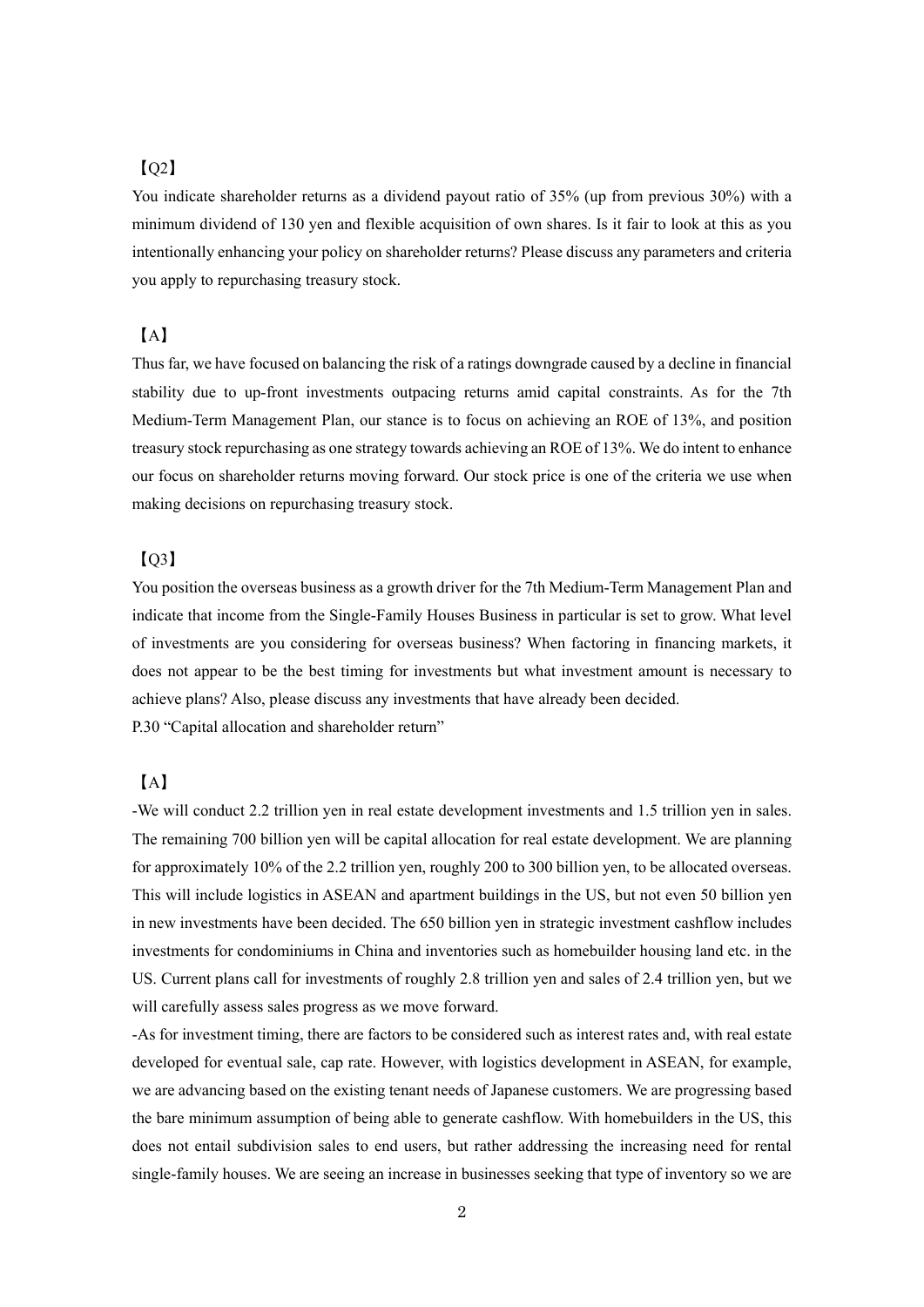proceeding with an assumption of exit strategies for the investments we are making.

#### $IO4]$

Amid ongoing cost inflation, your plan calls for improved profit margin and gross margin. I assume this means raising prices accordingly but can you discuss your views on costs and sales prices? Also, are price increases having an impact on housing orders received?

## 【A】

-For single-family houses, we reflected cost increases in prices to the tune of approximately 1.3 million yen per unit in the previous fiscal year. To minimize future cost transferal, we will look to reduce expenses, including by closing model house exhibits.

-We also reflected cost increases in prices for rental housing but it would be difficult to raise prices further so we will look to raise rents by providing added value such as internet service.

-In the Logistics, Business & Corporate Facilities Business, we negotiate with customers on case-bycase basis so it will be difficult to pursue uniform price increases to reflect rising costs. We generate figures based on information from each frontline and our cost-of-sales ratio at the term beginning balance on orders received. It is simply not a matter of using figures based on wishing thinking. Our planned gross margin for construction in the Logistics, Business & Corporate Facilities Business is down compared to the previous year.

-While we cannot say that price increases introduced the previous fiscal year have had no impact at all on orders received for the Single-Family Houses Business, our analysis shows that the most recent negative factors are largely due to the voluntary suspension of sales activities in December and the strategic cancellation of orders received resulting from the careful examination of property status.

## $[05]$

Looking at figures in monthly disclosures, from this month changed to "Monthly Contracts" but can you discuss what this change entails? Also, can we consider this a straight year-on-year comparison or does this reflect the impact of restraints on sales activities in December and price increases? Please indicate what level of growth rate this would be based on the previous standard.

#### 【A】

-Internal standards for recording orders received previously entailed recording projects set to begin construction within two months. However, from this fiscal year, we changed to a standard of recording orders received at the start of construction.

-As a result, we change to disclosing our flash report based on the amount for executed contracts. Using disclosure figures based on the amount for executed contracts establishes a baseline that is more similar to the flash reports for orders received published by other companies and allows us to convey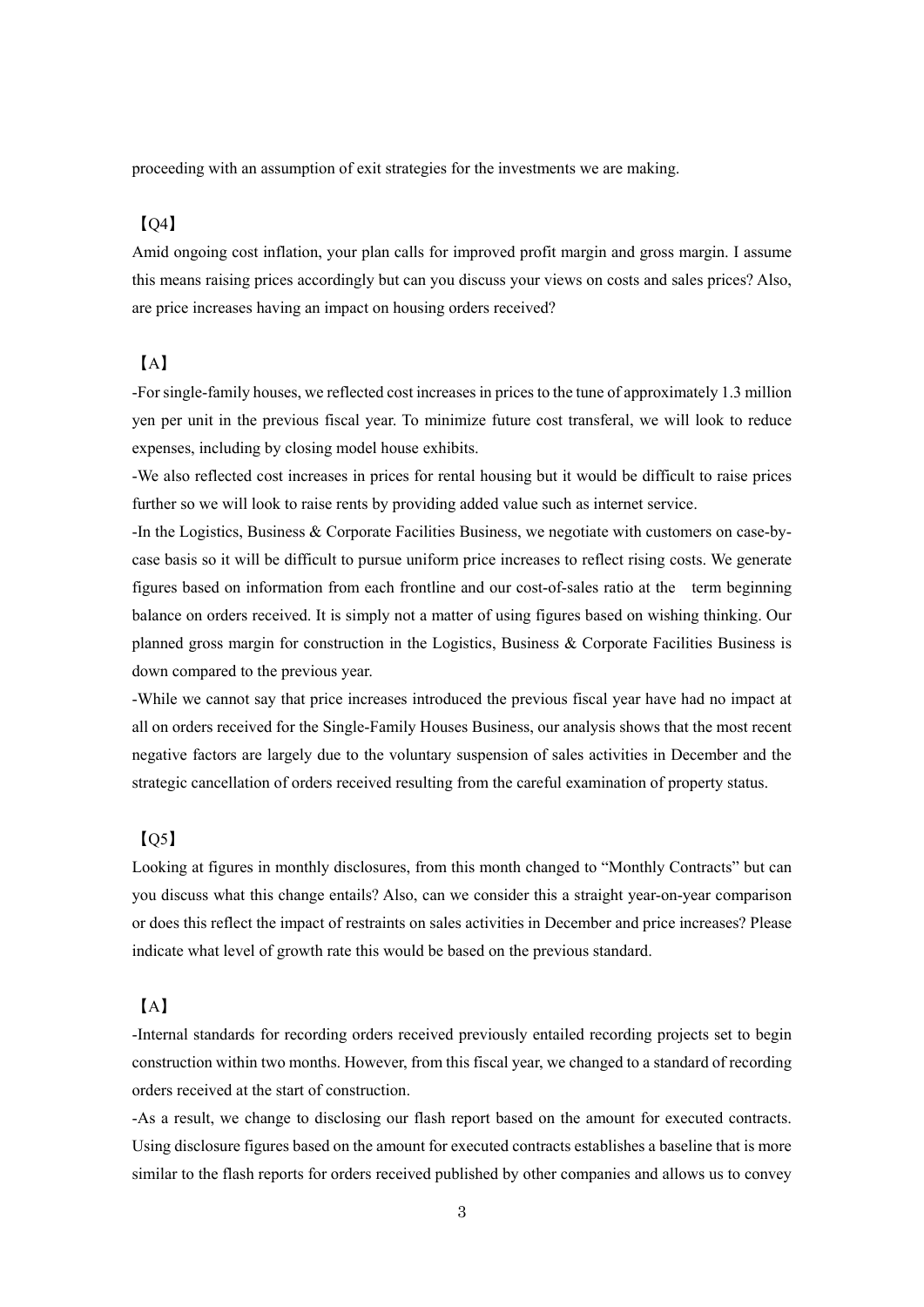market conditions in a way that is easier to understand. However, limited to FY2022, the previous year's figures used for comparison are based on the previous method of recording the amount of orders received.

#### $IO6]$

Please discuss changes in profit margin, including the impact of rising material costs for the domestic Single-Family Houses Business.

#### 【A】

-Operating income from the Single-Family Houses Business for Daiwa House (non-consolidated) was 6.5 billion yen in FY2021 but we are planning for 6 billion yen in FY2022. We are planning on increased net sales of 8 billion yen, but a 0.5 billion yen decrease in income.

-The impact of price increases is not significant, but we expect there will be some impact. The market environment for housing orders received is seeing somewhat of a positive impact of the kodomo-mirai housing support project\*. We are hopeful for the benefits of this rebound.

\*The kodomo-mirai housing support project provides subsidies to families with small children and young couples to acquire new houses with high energy-saving performance and to carry out energy-saving renovations.

## 【Q7】

Regarding the impact of rising material prices on gross margin, when will you be able to confirm a halt to the decline in gross margin attributable to corporate efforts such as the transfer of cost increases into sales prices? If gross margin falls below plans for this fiscal year, will you consider additional price increases or other measures to maintain gross margin?

## 【A】

-It is difficult to estimate when the rise in material prices will settle. However, if material prices do rise in the future, we will work to maintain gross margin levels consistent with plans by transferring costs to the extent possible.

#### $[0.8]$

Policies in the 7th Medium-Term Management Plan indicate a D/E ratio of around 0.6 but how strictly will you enforce this financial discipline? Is this increase compared to the financial discipline outlined in the 6th Medium-Term Management Plan, a D/E ratio of around 0.5, based on your track record of results achieved from maintaining a high level of investments?

(Reference) 7th Medium-Term Management Plan P.28

"Achieve growth of profits coexisting with capital efficiency through portfolio optimization (1) Policy"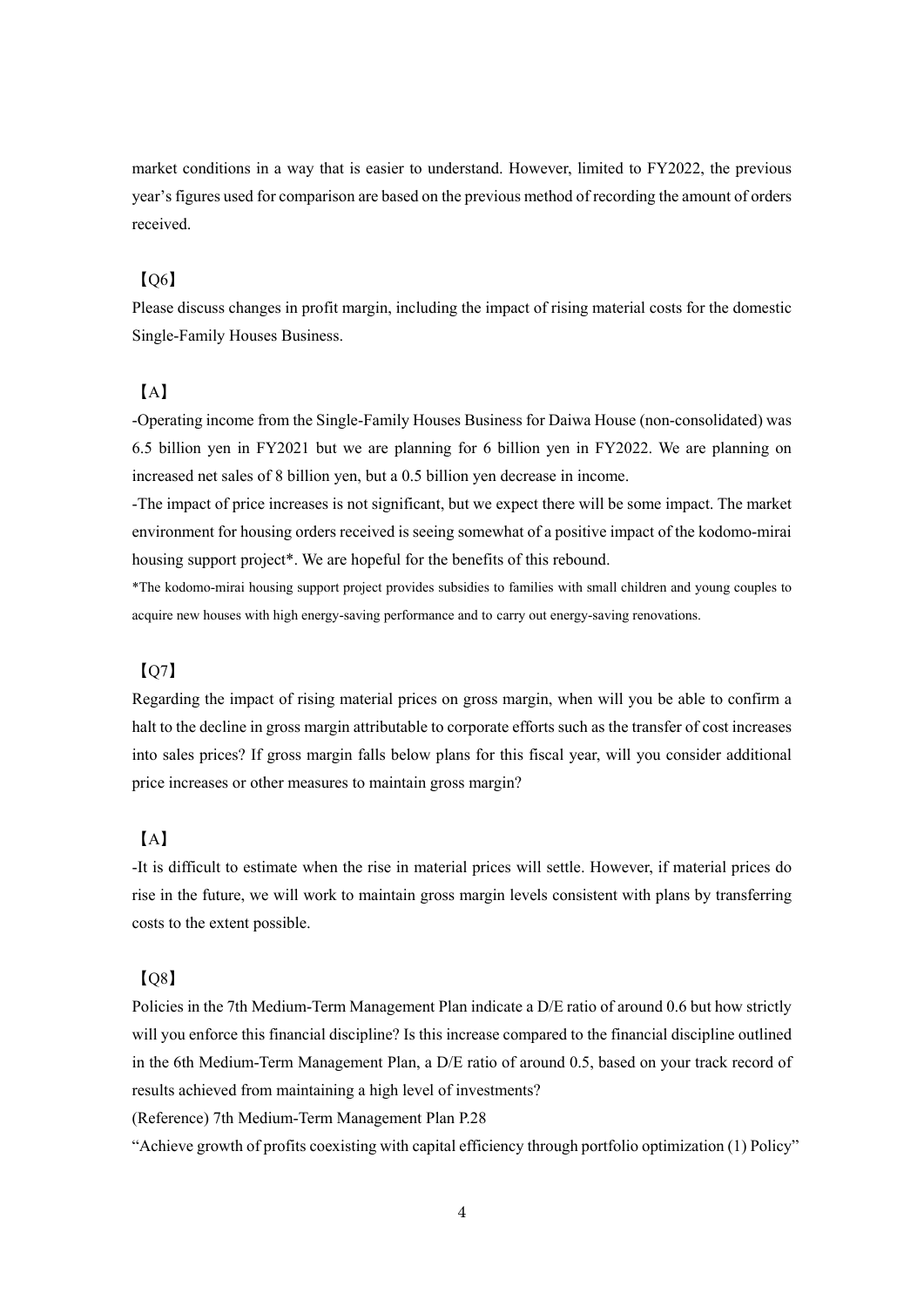# 【A】

-We increased financial discipline in part due to our track record of success but also in part because certain businesses that previously were mainly construction have seen an increase in the ratio of development.

-We will prioritize investments through to about the midway point of the Medium-Term Management Plan before controlling the D/E ratio as we head towards the final fiscal year of the plan to get down to 0.6.

## 【Q9】

About overseas business in Single-Family Houses Business, please tell us about sales and operating income of each company for FY 2021 results and FY 2022 forecasts.

|                           | <b>Sales</b> |        |         | Operating income |        |        |
|---------------------------|--------------|--------|---------|------------------|--------|--------|
| $(\nPsi \text{ billion})$ | FY2021       | FY2022 | Change  | FY2021           | FY2022 | Change |
| Stanley Martin (USA)      | 194.6        | 240.3  | $+45.7$ | 18.0             | 25.5   | $+7.5$ |
| Trumark (USA)             | 39.2         | 60.9   | $+21.6$ | 2.4              | 3.5    | $+1.1$ |
| CastleRock (USA)*         | 22.2         | 66.4   | $+44.2$ | 3.0              | 11.1   | $+8.0$ |

\*FY2021 results for CastleRock reflect four-month period after joining the Group.

## 【Q10】

Looking at operating income from Other Businesses, plans call for losses of 5 billion yen in FY2022 compared to losses of 5.9 billion yen for FY2021. This plan reflects very little improvement but what is your view on hotels and fitness clubs?

(Reference) Financial Highlights P.34 "Business Segment Forecasts for FY2022"

#### 【A】

-We modified segment categories this fiscal year, moving the home center business and other businesses previously recorded under Other Businesses, to the Commercial Facilities Business. -The largest company included under Other Businesses segment is Daiwa Resort. The company recorded operating losses of 13.8 billion yen in FY2020 and 10.9 billion yen in FY2021. Plans for this fiscal year are operating losses of 8 billion yen. This reflects the fact that the business is still heavily impacted by COVID-19. Daiwa Resort losses are supplemented by the REIT management company, resulting in operating losses of 5 billion yen for the Other Businesses segment in this fiscal year. -In the Commercial Facilities Business, Daiwa Roynet Hotels recorded losses of 14.5 billion yen for the previous fiscal year and plans for the current fiscal year are for losses of 9.4 billion yen. NAS Sports Club, which we transferred from the Other Businesses segment, recorded losses of 3.9 billion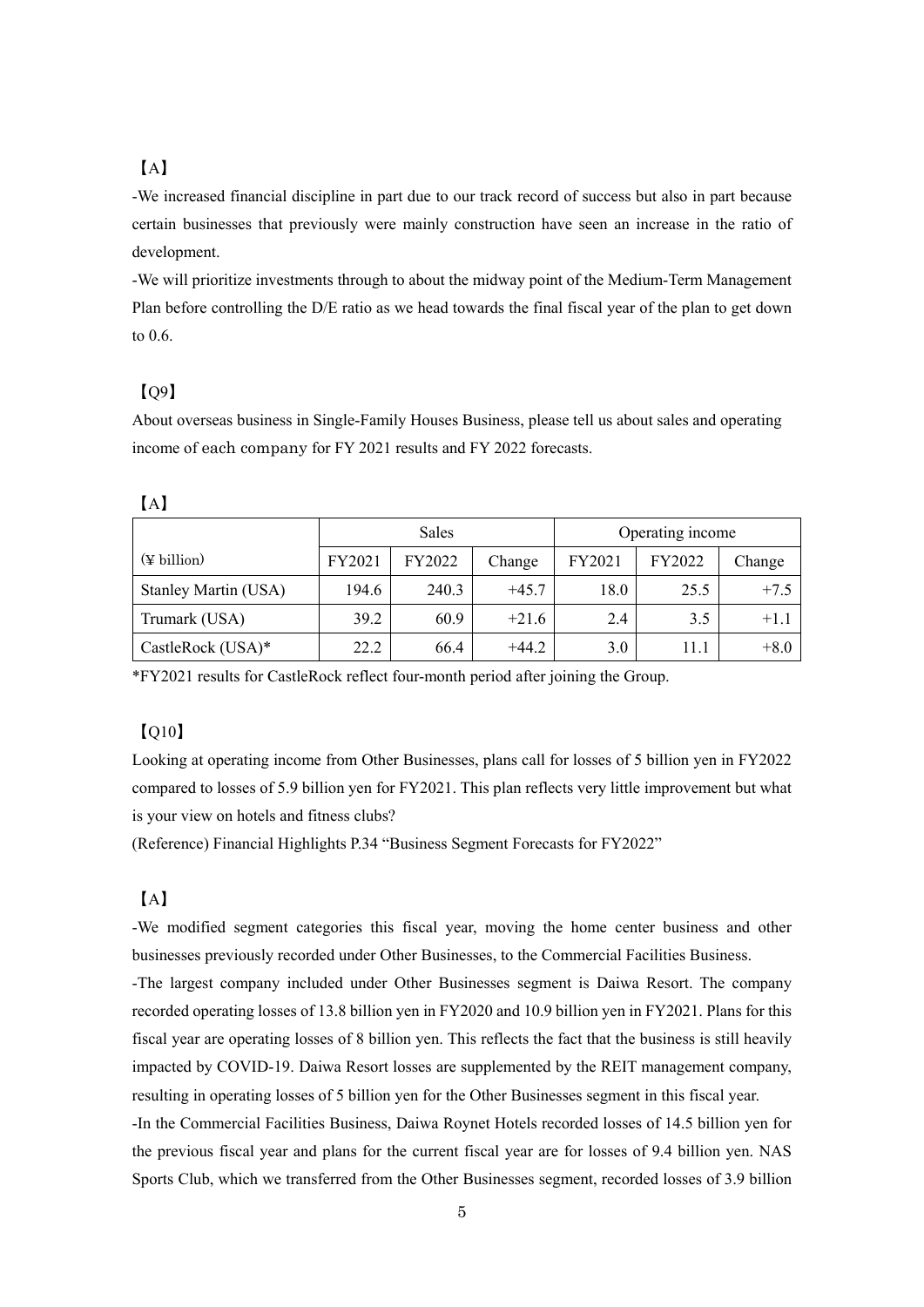yen for the previous fiscal year with plans for losses of 2.4 billion yen for the current fiscal year. Both hotels and sports clubs are struggling to overcome the impact of COVID-19, and this has had a significant impact on earnings. As a business hotel, Daiwa Roynet Hotels is recovering to occupancy rates near 80% in March and April but we continue to maintain a conservative outlook.

## 【Q11】

Your performance targets for the 7th Medium-Term Management Plan are overseas net sales of 1 trillion yen and operating income of 100 billion yen by the final fiscal year of the Plan. Looking at the housing business in North America, do you expect sustained firm demand over the five-year period of the Plan despite rising interest rates?

(Reference) 7th Medium-Term Management Plan

P.17 "Accelerate growth of overseas business"

#### 【A】

-Demand is firm among millennials, our target audience. Demand is also firm in the smile zone area connecting the East Coast to Texas and the West Coast. We are aiming to sell 10,000 single-family houses by the final fiscal year of the 7th Medium-Term Management Plan. However, based on the size of the US market, it is sufficiently possible to reach the additional 6,000 houses needed to achieve this target.

#### 【Q12】

On the subject of logistics facility development, will you be able to increase income over the next fiveyear period, the length as the 7th Medium-Term Management Plan, on a pace similar to that achieved over the past five years? Also, please discuss your goal business scope five years from now for data centers, which you position as a growth business.

(Reference) 7th Medium-Term Management Plan

P.59 "Social infrastructure: Logistics facilities and data centers"

## 【A】

-E-commerce is a growth market and we expect to see demand for logistics facilities continue over the next five years. One point of concern is rising interest rates. If the real estate market collapses and REITs face pressure, we could be forced to halt certain investments.

-Data centers are limited to appropriate sites because of electricity needs and other limiting factors. As such, we do not expect development on the same scale as logistics facilities. Data center construction is on the scope of 10 billion yen per facility. We have completed two construction projects in Inzai, where we are planning up to 14 facilities. During the 7th Medium-Term Management Plan and beyond, we are projecting over 100 billion yen for Inzai alone and we are engaged in multiple negotiations for